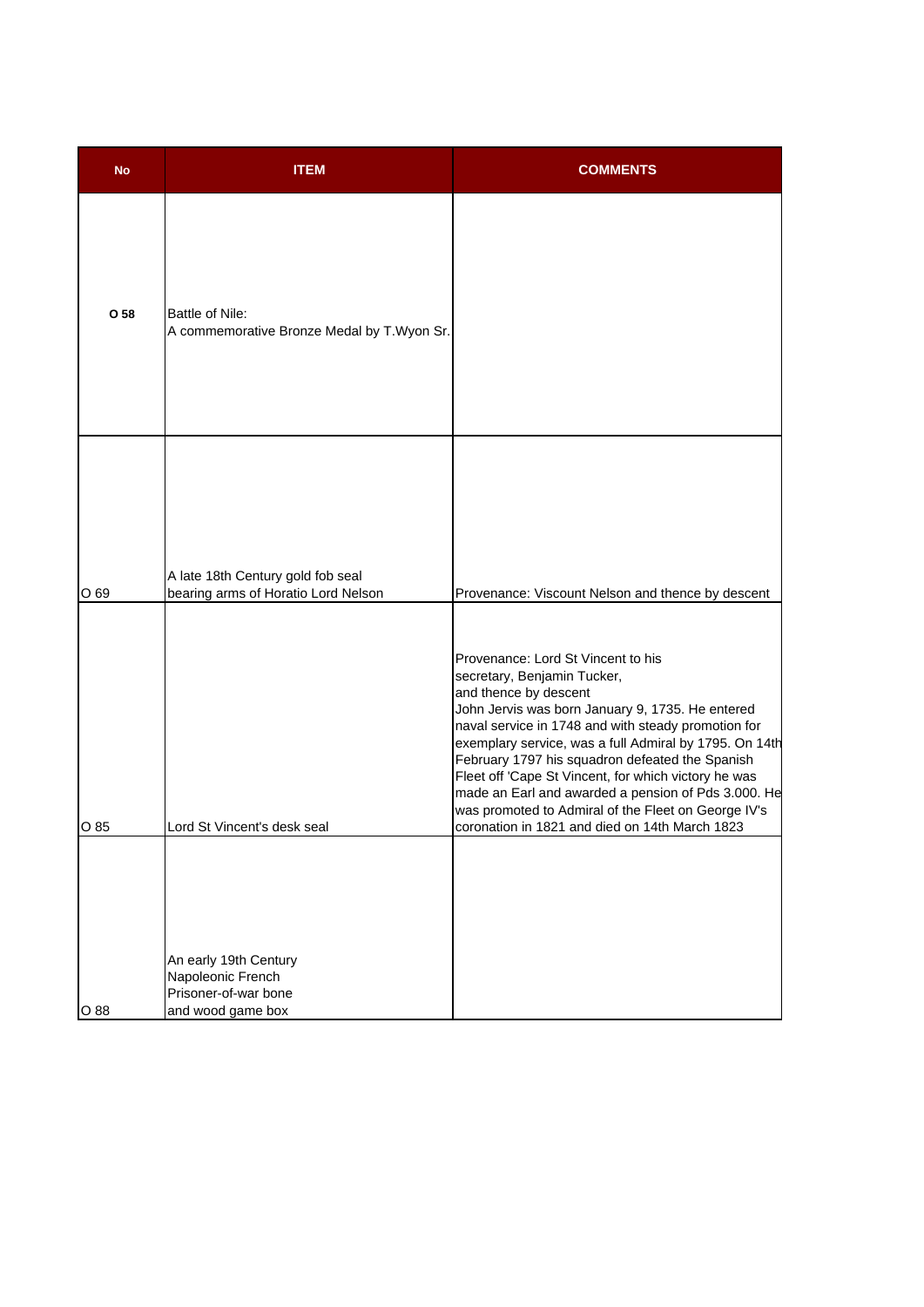| O 91         | A set of five George III<br>finely engraved silver oval armorial plaques<br>for<br>H.M. King George III,<br>Admiral Lord Duncan,<br>Admiral Lord St. Vincent,<br>Vice-Admiral Lord Howe and<br>Admiral Lord Nelson. | The Arms of Horatio Nelson are blazoned Or a cross<br>flory Sable, a bend Gules surmounted by another<br>engrailed of a field charged with three bombs fired<br>proper. On a chief of honourable augmentation<br>undulated argent waves of the sea from which a palm<br>tree issuant between a disabled ship on the dexter and<br>a battery in ruins on the sinister all proper.<br>The shield is environed by the Riband of the order of<br>the Bath.<br>Crest (of honourable augmentation): On a naval crown<br>Or the chelengk or plume of triumph presented to Lord<br>Nelson by the Grand Signior Selim III.<br>Dexter supporter - A sailor, the right hand supporting a<br>staff thereon hoisted a commodore's flag Gules and his<br>left hand a palm branch proper.<br>Sinister: a lion rampant reguardant in his mouth two<br>broken flagstaffs: flowing from one Spanish flag Or and<br>Gules and from the other a tri-coloured flag: in his<br>dexter paw a palm branch proper.<br>Motto: PALMAM QUI MERUIT FERAT (Let him who<br>has earned it bear the crown). These words quoting<br>from the Lusus Poetici by Archdeacon the Ven. John<br>Jortin, DD, were applied to Nelson by Lord Grenville |
|--------------|---------------------------------------------------------------------------------------------------------------------------------------------------------------------------------------------------------------------|--------------------------------------------------------------------------------------------------------------------------------------------------------------------------------------------------------------------------------------------------------------------------------------------------------------------------------------------------------------------------------------------------------------------------------------------------------------------------------------------------------------------------------------------------------------------------------------------------------------------------------------------------------------------------------------------------------------------------------------------------------------------------------------------------------------------------------------------------------------------------------------------------------------------------------------------------------------------------------------------------------------------------------------------------------------------------------------------------------------------------------------------------------------------------------------------------------------|
|              | A George III silver                                                                                                                                                                                                 | Amongst the numerous gifts and rewards<br>which were showered upon Nelson in consequence of<br>his victory at the battle of the Nile (1st August 1798)<br>was a grant of £500 from the Public subscription                                                                                                                                                                                                                                                                                                                                                                                                                                                                                                                                                                                                                                                                                                                                                                                                                                                                                                                                                                                                   |
| o 92<br>o 93 | circular plate from Nelson's Nile service<br>A George III silver<br>oval meat dish from Nelson's Nile service                                                                                                       | Committee at Lloyds of London "to be laid out in plate"                                                                                                                                                                                                                                                                                                                                                                                                                                                                                                                                                                                                                                                                                                                                                                                                                                                                                                                                                                                                                                                                                                                                                      |
|              | A gilt brass naval                                                                                                                                                                                                  |                                                                                                                                                                                                                                                                                                                                                                                                                                                                                                                                                                                                                                                                                                                                                                                                                                                                                                                                                                                                                                                                                                                                                                                                              |
| O 95         | uniform button reputed to belong to Admiral<br>Viscount Nelson                                                                                                                                                      |                                                                                                                                                                                                                                                                                                                                                                                                                                                                                                                                                                                                                                                                                                                                                                                                                                                                                                                                                                                                                                                                                                                                                                                                              |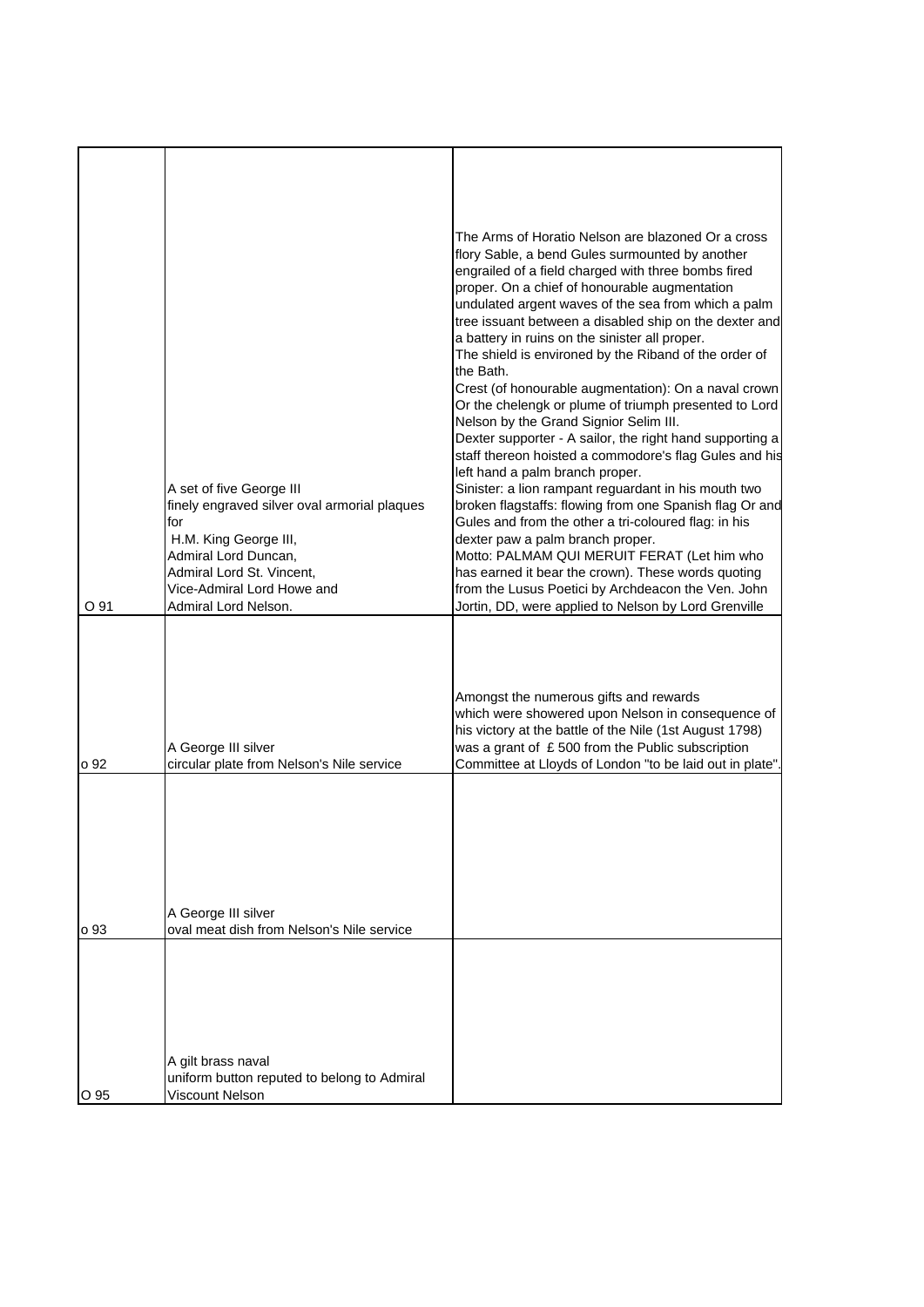| O 96  | A pair of gold betrothal<br>rings reputed to have been exchanged by Lord<br>Nelson and Lady Hamilton | The "13 9bre" engraving indicates the date<br>13th September which is known as the day that Nelson<br>took leave of Lady Hamilton for the final time before<br>Trafalgar. |
|-------|------------------------------------------------------------------------------------------------------|---------------------------------------------------------------------------------------------------------------------------------------------------------------------------|
|       |                                                                                                      |                                                                                                                                                                           |
| O 97  | The sailcloth pouch<br>for H.M.S. Victory tobacco list, English 1804 -<br>1805                       | The Purser, William Burke was present at the<br>death of Nelson. There is also an account of Nelson's<br>death written by William Burke                                   |
|       |                                                                                                      |                                                                                                                                                                           |
| O 98  | A silver combined knife and fork<br>circa 1801                                                       | Provenance: Vice Admiral Horatio,<br>Viscount Nelson K.B., Catherine Matcham, his sister,<br>by descent to the present owners                                             |
|       |                                                                                                      |                                                                                                                                                                           |
|       |                                                                                                      |                                                                                                                                                                           |
| O 99  | A George III old English pattern silver gravy<br>spoon<br>Solomon Hougham, London 1802               | Provenance: Vice Admiral Horatio,<br>Viscount Nelson K.B., Catherine Matcham, his sister,<br>by descent to the present owners                                             |
|       |                                                                                                      |                                                                                                                                                                           |
| O 103 | Sheffield plate<br>vegetable tureen with 3 part divider                                              | Provenance<br>Vice Admiral Horatio, Viscount Nelson K.B.                                                                                                                  |
|       |                                                                                                      |                                                                                                                                                                           |
|       |                                                                                                      |                                                                                                                                                                           |
| O 104 | A sheed pearl and hair<br>memorial brooch Trafalgar 1805                                             |                                                                                                                                                                           |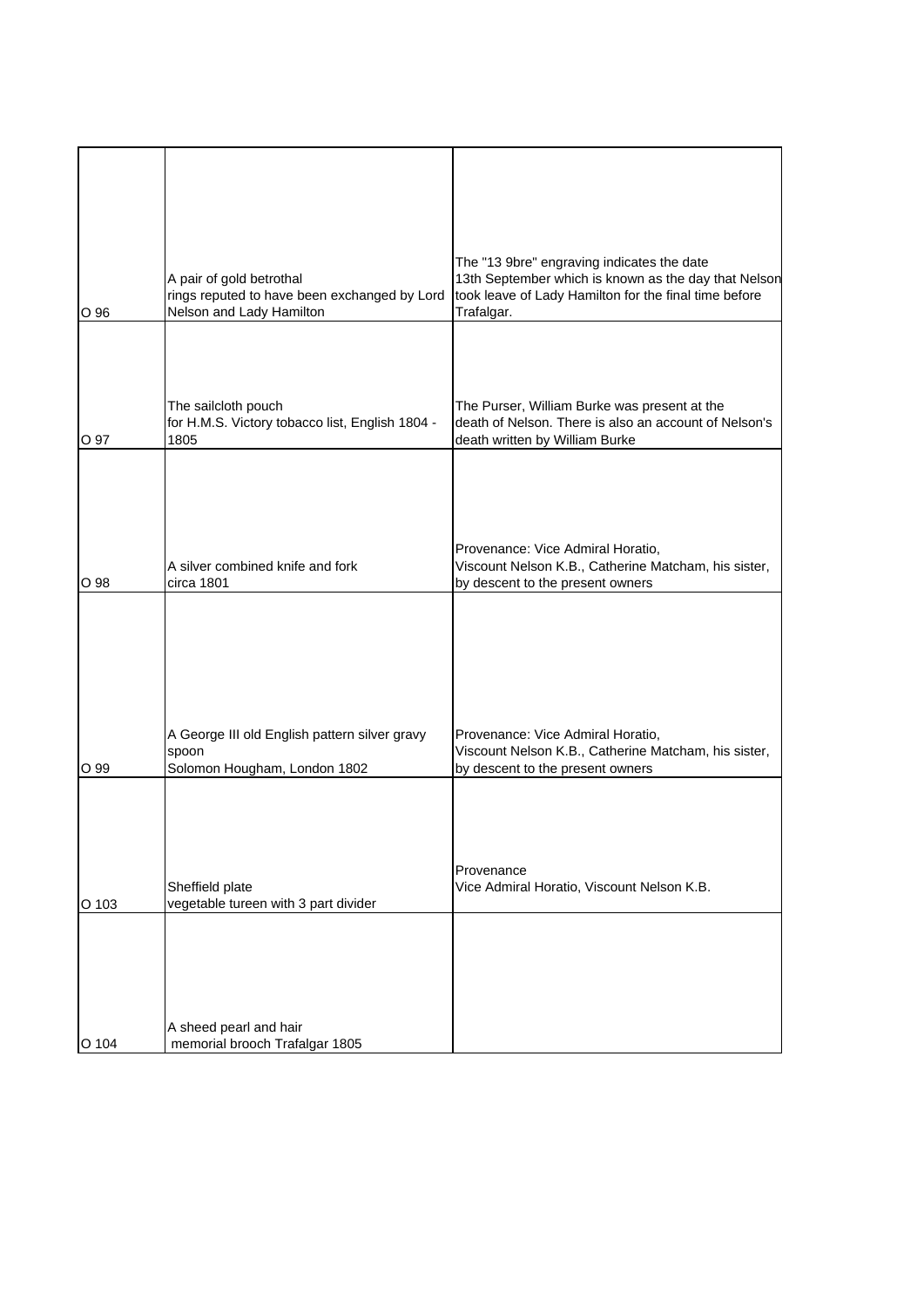| O 106 | A scrimshaw-decorated whale's<br>tooth commemorating Nelson                                                           |                                    |
|-------|-----------------------------------------------------------------------------------------------------------------------|------------------------------------|
|       |                                                                                                                       |                                    |
|       |                                                                                                                       |                                    |
| O 127 | A Well Presented Fragment from the<br>Union Flag used at Lord Nelson's Funeral and<br>torn by the Sailor's of Victory |                                    |
|       |                                                                                                                       |                                    |
|       |                                                                                                                       |                                    |
| O 215 | <b>Admiral Lord Nelson</b><br>Ebony framed miniature on ivory                                                         | after Arthur William Devis c. 1820 |
|       |                                                                                                                       |                                    |
|       |                                                                                                                       |                                    |
|       |                                                                                                                       |                                    |
| O 216 | Admiral Lord Nelson<br>Ebony framed miniature on ivory                                                                | after William Beechey c. 1820      |
|       |                                                                                                                       |                                    |
|       |                                                                                                                       |                                    |
| O 217 | Emma Lady Hamilton and Horatia Nelson<br>ivory framed miniature                                                       |                                    |
|       |                                                                                                                       |                                    |
|       |                                                                                                                       |                                    |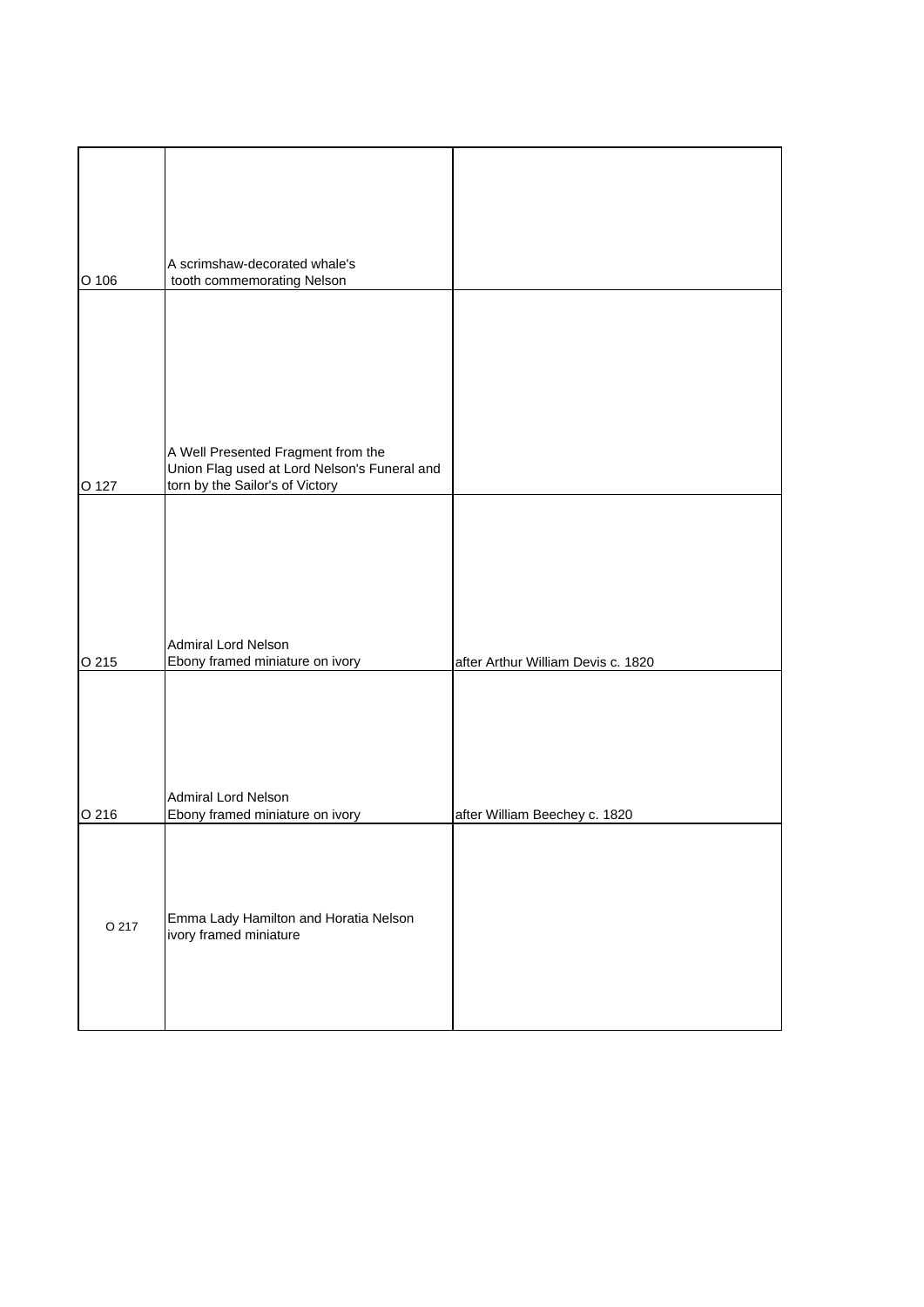| O 218 | A rare bronze gilt medal<br>presented by Alexander Davidson to the<br>officers who served with Nelson at the battle of<br>the Nile |                                                                                                                    |
|-------|------------------------------------------------------------------------------------------------------------------------------------|--------------------------------------------------------------------------------------------------------------------|
|       |                                                                                                                                    |                                                                                                                    |
|       |                                                                                                                                    |                                                                                                                    |
|       |                                                                                                                                    |                                                                                                                    |
|       |                                                                                                                                    |                                                                                                                    |
| O 222 | A Lock of Lord Nelsons Hair                                                                                                        |                                                                                                                    |
|       |                                                                                                                                    |                                                                                                                    |
|       |                                                                                                                                    |                                                                                                                    |
|       |                                                                                                                                    |                                                                                                                    |
|       | A Fragment from the Canopy                                                                                                         |                                                                                                                    |
| O 223 | that covered Nelson's Casket between<br>Greenwich and St. Paul's Cathedral                                                         |                                                                                                                    |
|       |                                                                                                                                    | A set of 12 tinted glass panels                                                                                    |
|       |                                                                                                                                    | commemorating Nelson's Actions comprising:<br>Trafalgar, Nile, St. Vincent, The Baltic, West Indies,               |
|       |                                                                                                                                    | Santa Cruz, Cape Ushant, Bay of Naples, Alexandria<br>and fragments for a further 3 panels Siege of Bastia,        |
|       |                                                                                                                                    | Cadiz and Copenhagen<br>These panels were installed in an inn then called "The                                     |
|       | An Early 19th century Commemorative Nelson                                                                                         | Victory", 151 Old Chorley Rd, Bolton, Lancashire in                                                                |
| O 321 | <b>Glass Ceiling</b>                                                                                                               | 1809 and removed in 2005. The inn has since been<br>renamed at least twice                                         |
|       |                                                                                                                                    | black silk panel painted in gold with a                                                                            |
|       |                                                                                                                                    | trophy-of-arms including cannon, swords, cross staff,                                                              |
|       |                                                                                                                                    | sails and spring of oak, contained within oak frame with<br>inscription on reverse reading:                        |
|       |                                                                                                                                    | This banner was carried at the funeral of admiral Lord                                                             |
|       | A Painted Silk Banner Processed by the                                                                                             | Nelson in St. Paul's Cathedral 1806 January 6 by Mr.                                                               |
|       | of Lord Nelson                                                                                                                     | Hastings Company of Volunteers at the Funeral Robert Thatcher, an officer of the Hastings company of<br>Volunteers |
| O 371 | 9th January 1806                                                                                                                   | $(49.5 \times 42 \text{ cm.})$                                                                                     |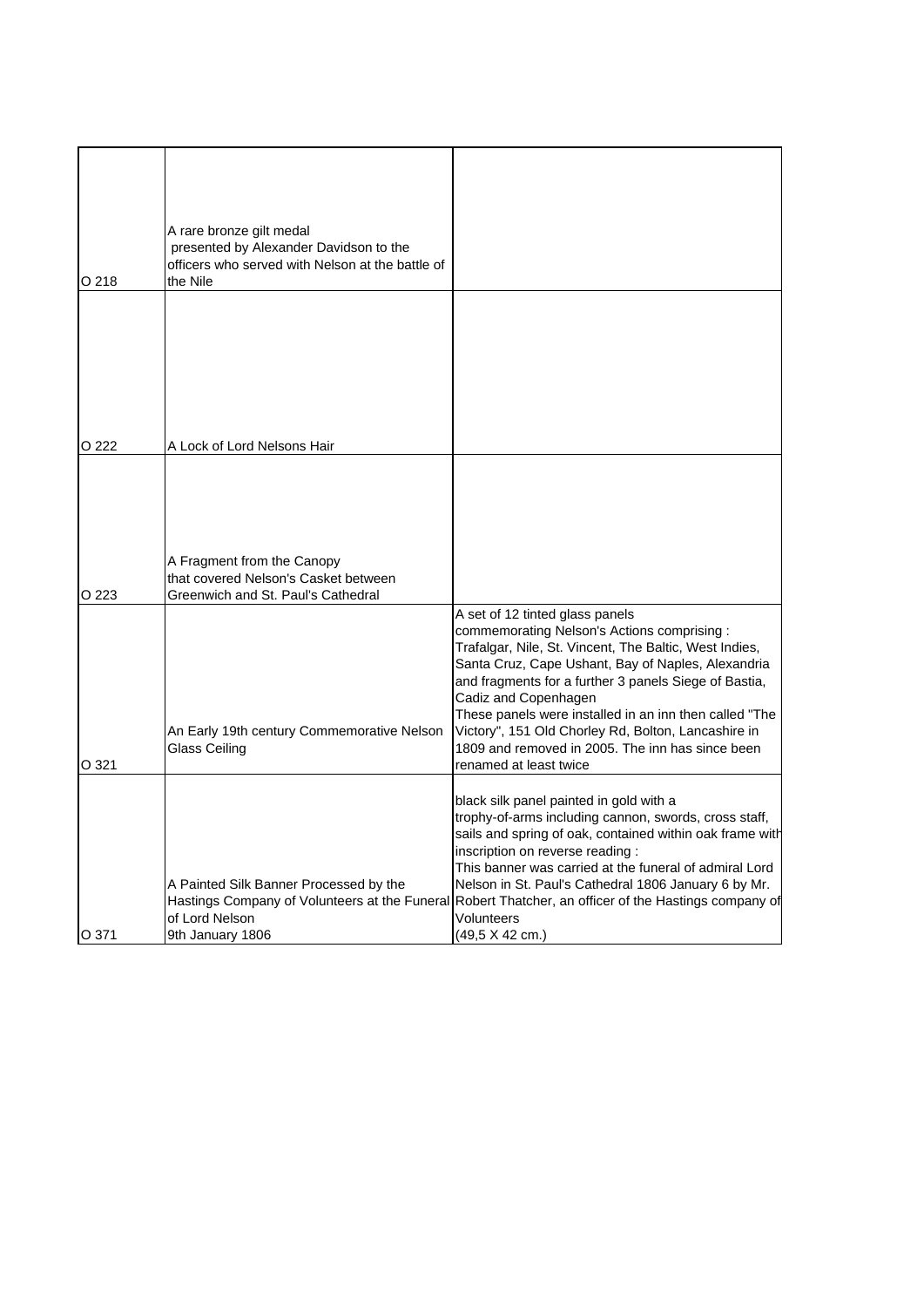|            |                                         | The crest is that of Howe, probably for the celebrated<br>naval commander Richard, 4th Viscount Howe (1725 -<br>1799) who spent sixty years in the Navy. He was<br>created Earl Howe in 1782, and became Admiral of the<br>Fleet in 1796. Nicknamed "Black Dick" by the sailors<br>for his dark complexion, he was known for his "steady,<br>cool and phlegmatic courage". These sauceboats were<br>probably supplied to the Admiral on his appointment in<br>1779 as one of the Commissioners for America,<br>empowered to negotiate peace with the rebels.<br>He had served jointly with his brother General William<br>Howe from 1776 - 78 as the commander-in-chief for<br>North America. A group of silver, also engraved with<br>the Royal arms and Howe's crest, descended via |
|------------|-----------------------------------------|---------------------------------------------------------------------------------------------------------------------------------------------------------------------------------------------------------------------------------------------------------------------------------------------------------------------------------------------------------------------------------------------------------------------------------------------------------------------------------------------------------------------------------------------------------------------------------------------------------------------------------------------------------------------------------------------------------------------------------------------------------------------------------------|
|            | A pair of George III silver sauceboats, | Howe's youngest daughter to the Marguess of Sligo,                                                                                                                                                                                                                                                                                                                                                                                                                                                                                                                                                                                                                                                                                                                                    |
| <b>S52</b> | mark of Thomas Heming, London, 1779.    | sold Chrisite's, London, May 13,1953                                                                                                                                                                                                                                                                                                                                                                                                                                                                                                                                                                                                                                                                                                                                                  |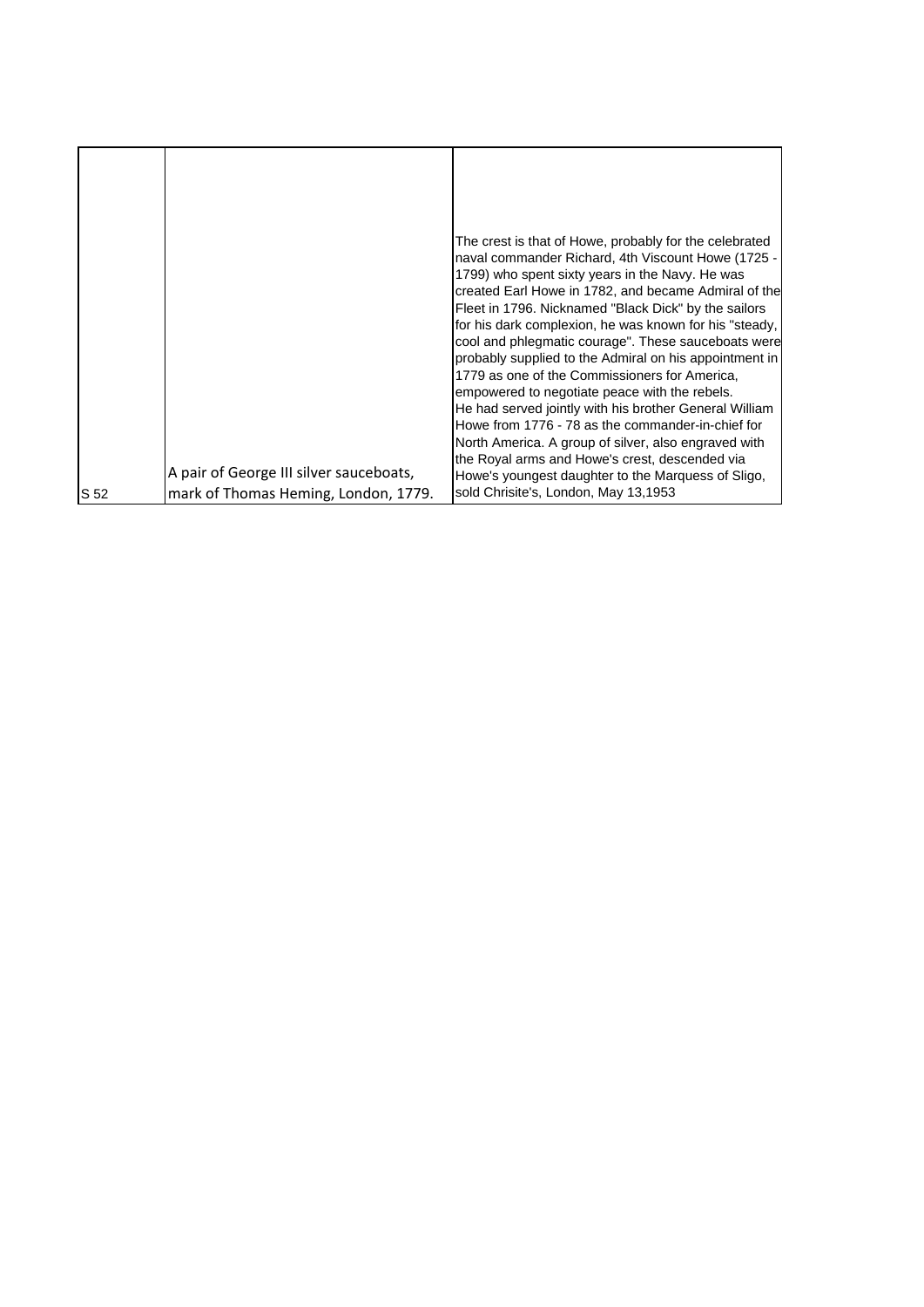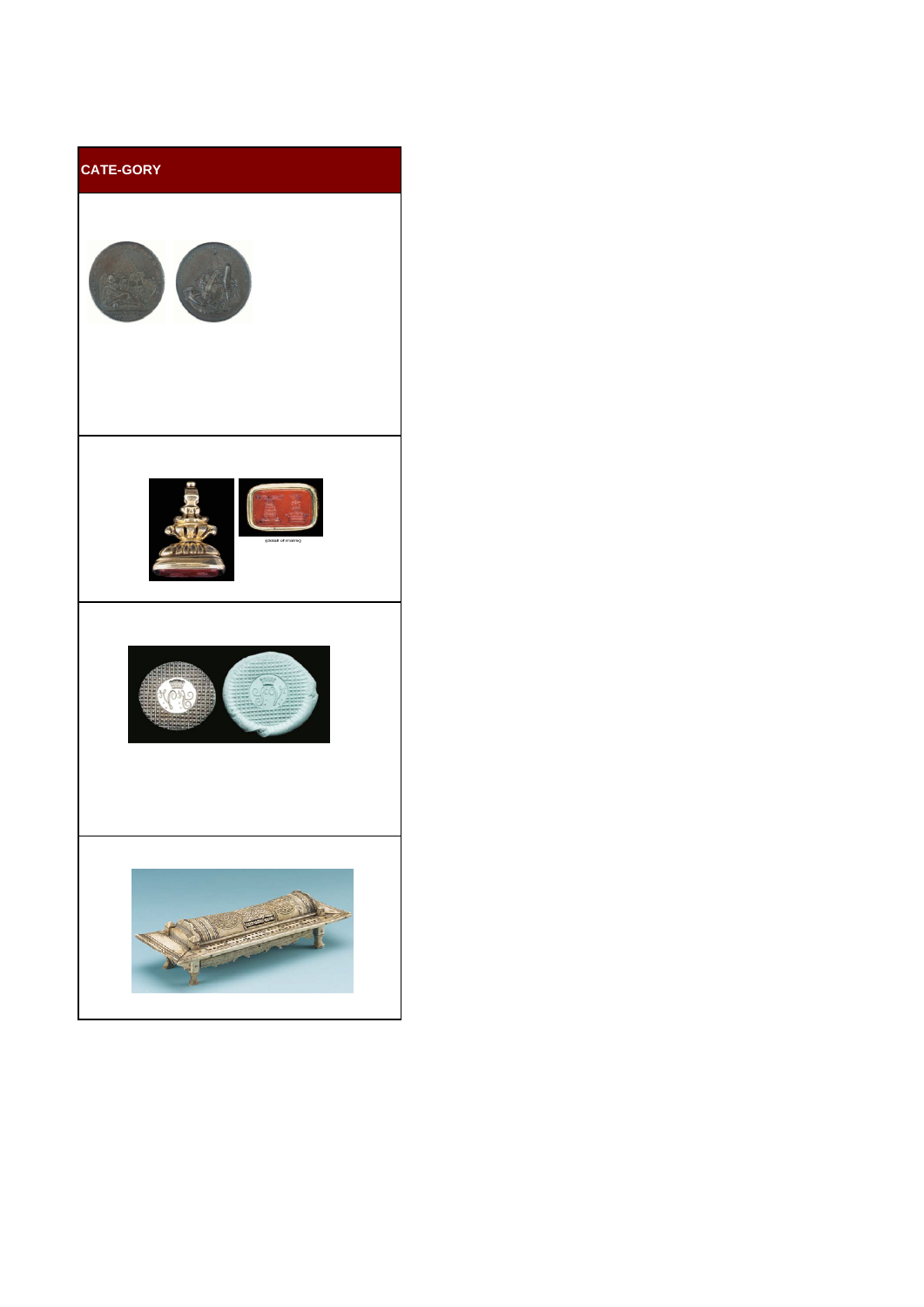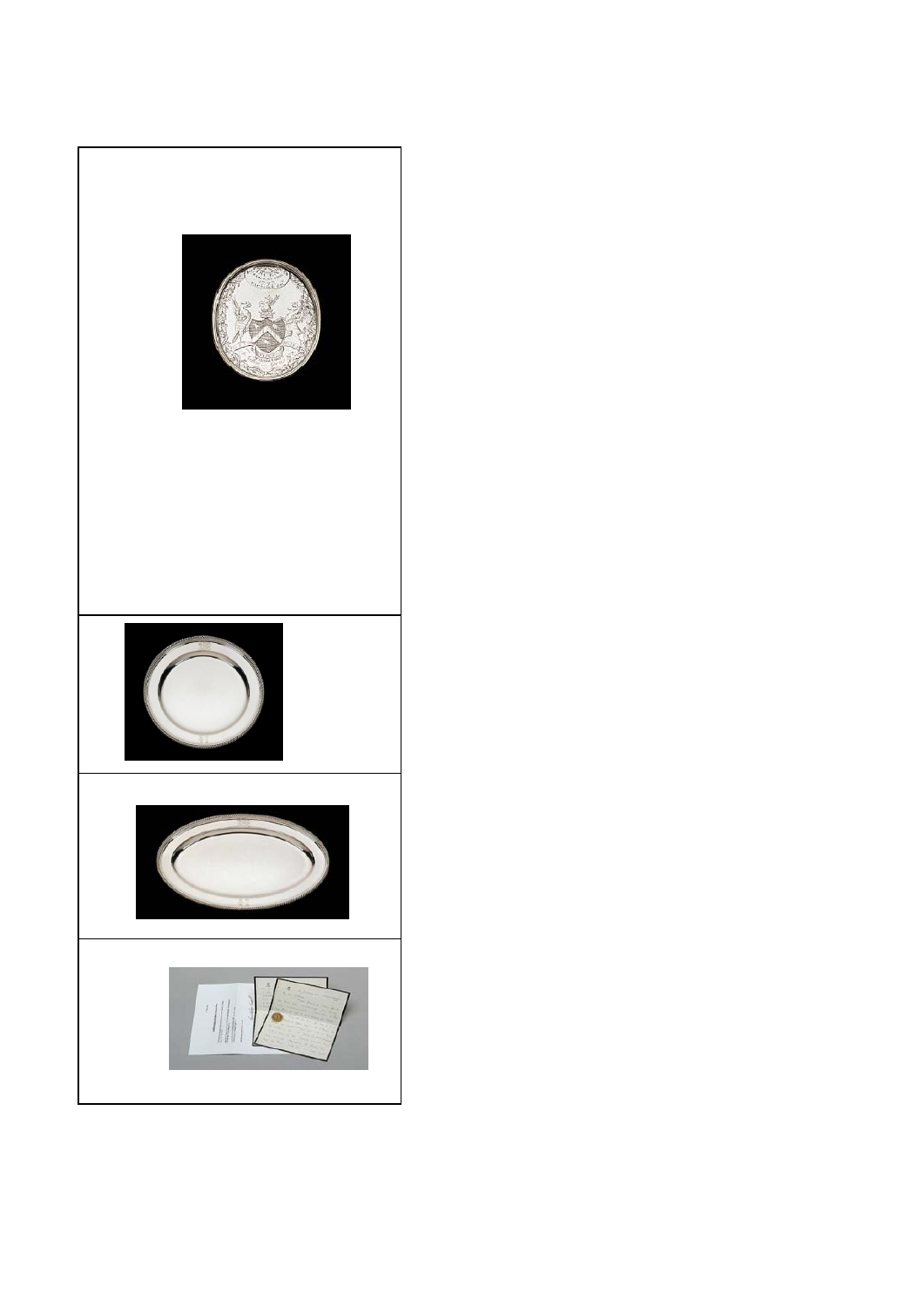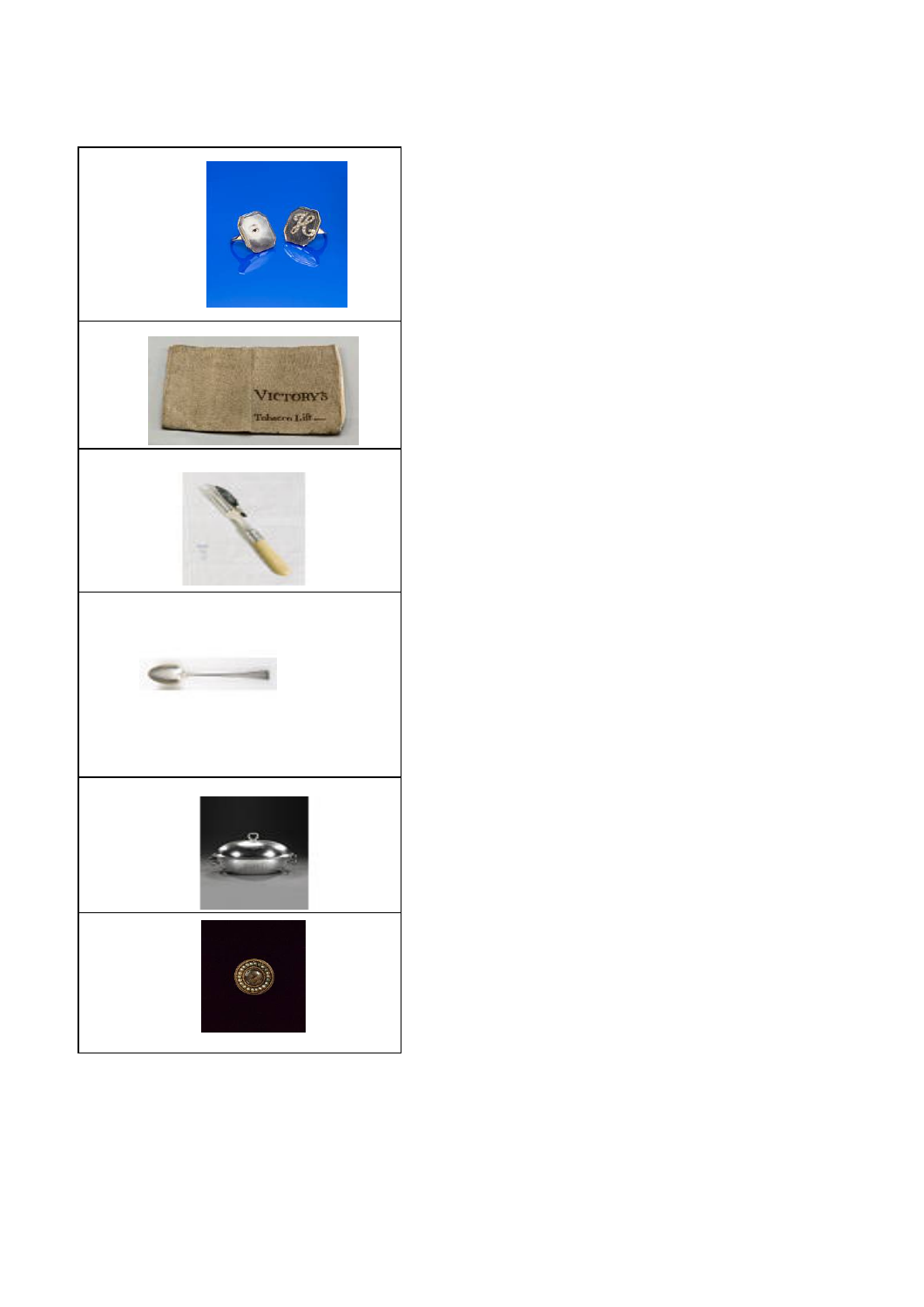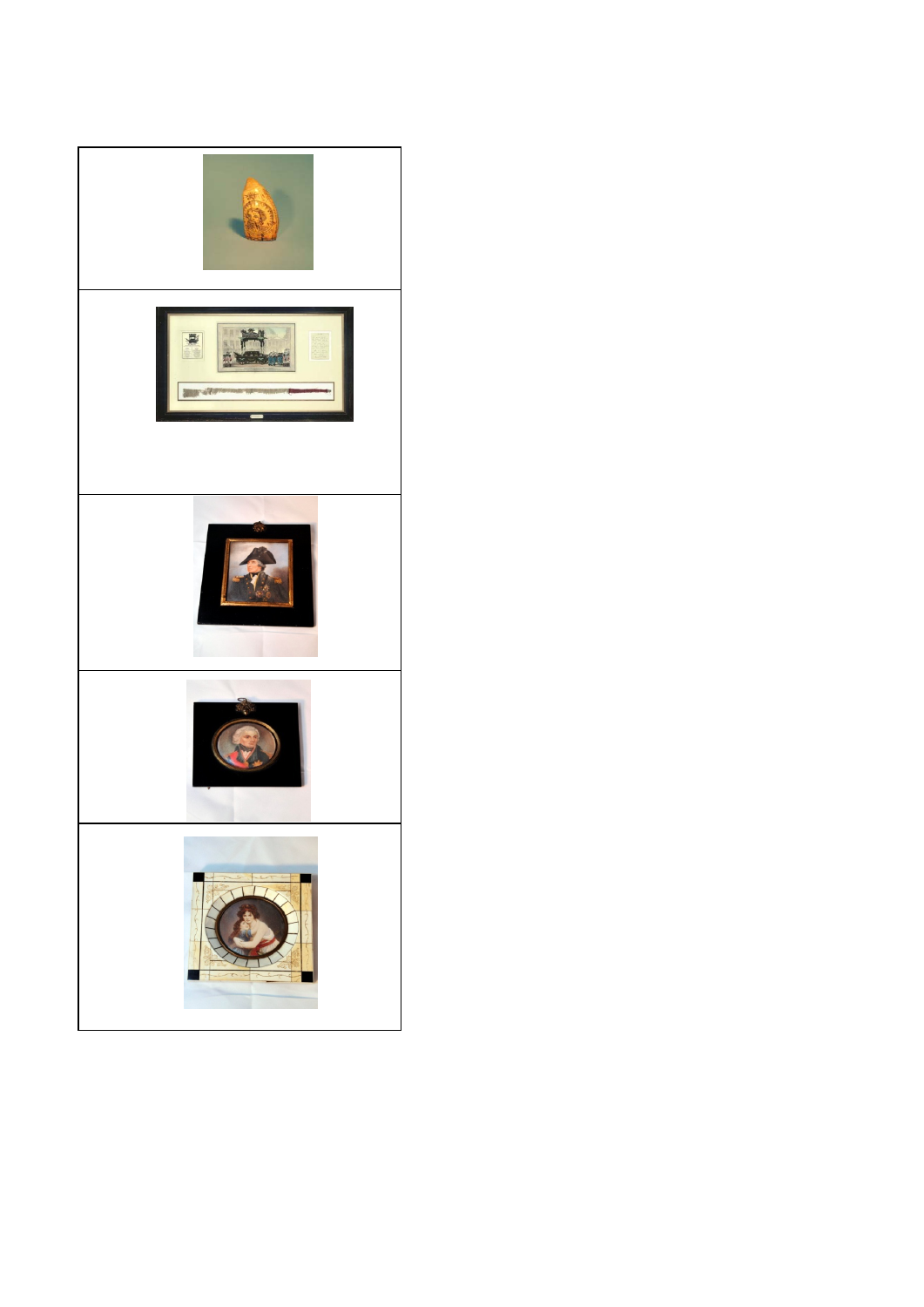